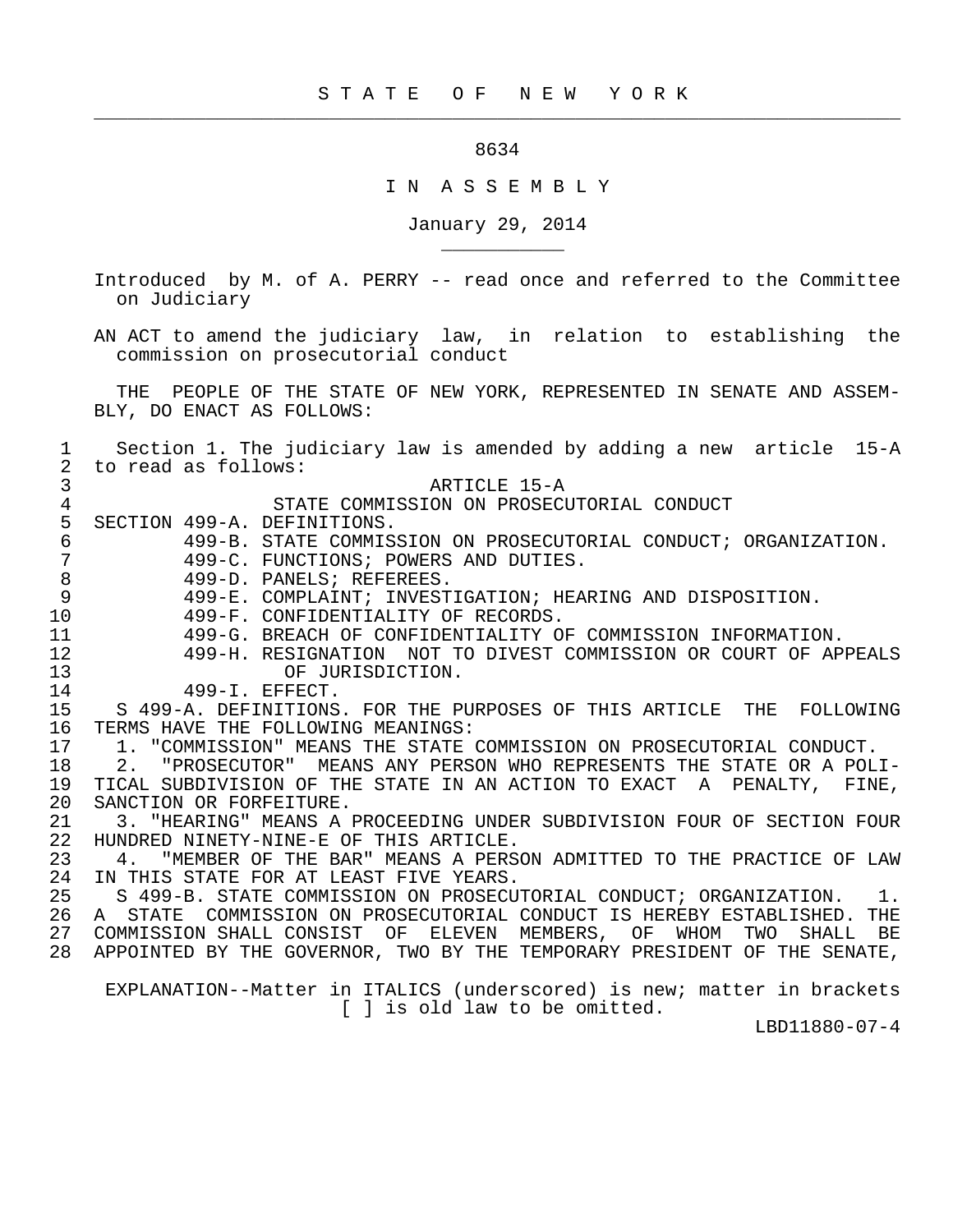1 ONE BY THE MINORITY LEADER OF THE SENATE, TWO BY THE SPEAKER OF THE 2 ASSEMBLY, ONE BY THE MINORITY LEADER OF THE ASSEMBLY AND THREE BY THE 2 ASSEMBLY, ONE BY THE MINORITY LEADER OF THE ASSEMBLY AND THREE BY THE<br>3 CHIEF JUDGE OF THE COURT OF APPEALS. OF THE MEMBERS APPOINTED BY THE 3 CHIEF JUDGE OF THE COURT OF APPEALS. OF THE MEMBERS APPOINTED BY THE 4 GOVERNOR ONE SHALL BE A PUBLIC DEFENDER AND ONE SHALL BE A PROSECUTOR.<br>5 OF THE MEMBERS APPOINTED BY THE CHIEF JUDGE ONE PERSON SHALL BE A 5 OF THE MEMBERS APPOINTED BY THE CHIEF JUDGE ONE PERSON SHALL BE A<br>6 JUSTICE OF THE APPELLATE DIVISION OF THE SUPREME COURT AND TWO SHALL BE 6 JUSTICE OF THE APPELLATE DIVISION OF THE SUPREME COURT AND TWO SHALL BE 6 JUSTICE OF COURTS OTHER THAN THE COURT OF APPEALS OR APPELLATE DIVISION. 7 JUDGES OF COURTS OTHER THAN THE COURT OF APPEALS OR APPELLATE DIVISION.<br>8 OF THE MEMBERS APPOINTED BY THE LEGISLATIVE LEADERS, THERE SHALL BE AN 8 OF THE MEMBERS APPOINTED BY THE LEGISLATIVE LEADERS, THERE SHALL BE AN 8 OF PROSECUTORS AND ATTORNEYS PROVIDING DEFENSE SERVICES; 9 EQUAL NUMBER OF PROSECUTORS AND ATTORNEYS PROVIDING DEFENSE SERVICES;<br>10 PROVIDED, HOWEVER, THAT A TEMPORARY IMBALANCE IN THE NUMBER OF PROSECU-10 PROVIDED, HOWEVER, THAT A TEMPORARY IMBALANCE IN THE NUMBER OF PROSECU-<br>11 TORS AND DEFENSE ATTORNEYS PENDING NEW APPOINTMENTS SHALL NOT PREVENT 11 TORS AND DEFENSE ATTORNEYS PENDING NEW APPOINTMENTS SHALL NOT PREVENT<br>12 THE COMMISSION FROM CONDUCTING BUSINESS. 12 THE COMMISSION FROM CONDUCTING BUSINESS.<br>13 2. MEMBERSHIP ON THE COMMISSION BY A

13 12. MEMBERSHIP ON THE COMMISSION BY A PROSECUTOR SHALL NOT CONSTITUTE<br>14 THE HOLDING OF A PUBLIC OFFICE AND NO PROSECUTOR SHALL BE REQUIRED TO THE HOLDING OF A PUBLIC OFFICE AND NO PROSECUTOR SHALL BE REOUIRED TO 15 TAKE AND FILE AN OATH OF OFFICE BEFORE SERVING ON THE COMMISSION. THE 16 MEMBERS OF THE COMMISSION SHALL ELECT ONE OF THEIR NUMBER TO SERVE AS<br>17 CHAIRMAN DURING HIS OR HER TERM OF OFFICE OR FOR A PERIOD OF TWO YEARS. 17 CHAIRMAN DURING HIS OR HER TERM OF OFFICE OR FOR A PERIOD OF TWO YEARS, 18 WHICHEVER IS SHORTER. 18 WHICHEVER IS SHORTER.<br>19 3. THE PERSONS FIRS'

19 13. THE PERSONS FIRST APPOINTED BY THE GOVERNOR SHALL HAVE RESPECTIVELY<br>20 THREE AND FOUR YEAR TERMS AS HE OR SHE SHALL DESIGNATE. THE PERSONS 20 THREE AND FOUR YEAR TERMS AS HE OR SHE SHALL DESIGNATE. THE PERSONS<br>21 FIRST APPOINTED BY THE CHIEF JUDGE OF THE COURT OF APPEALS SHALL HAVE 21 FIRST APPOINTED BY THE CHIEF JUDGE OF THE COURT OF APPEALS SHALL HAVE<br>22 RESPECTIVELY TWO, THREE AND FOUR YEAR TERMS AS HE OR SHE SHALL DESIG-22 RESPECTIVELY TWO, THREE AND FOUR YEAR TERMS AS HE OR SHE SHALL DESIG-<br>23 NATE. THE PERSONS FIRST APPOINTED BY THE TEMPORARY PRESIDENT OF THE 23 NATE. THE PERSONS FIRST APPOINTED BY THE TEMPORARY PRESIDENT OF THE 24 SENATE SHALL HAVE RESPECTIVELY THREE AND FOUR YEAR TERMS AS HE OR SHE 24 SENATE SHALL HAVE RESPECTIVELY THREE AND FOUR YEAR TERMS AS HE OR SHE<br>25 SHALL DESIGNATE. THE PERSON FIRST APPOINTED BY THE MINORITY LEADER OF SHALL DESIGNATE. THE PERSON FIRST APPOINTED BY THE MINORITY LEADER OF 26 THE SENATE SHALL HAVE A TWO YEAR TERM. THE PERSONS FIRST APPOINTED BY<br>27 THE SPEAKER OF THE ASSEMBLY SHALL HAVE RESPECTIVELY THREE AND FOUR YEAR 27 THE SPEAKER OF THE ASSEMBLY SHALL HAVE RESPECTIVELY THREE AND FOUR YEAR<br>28 TERMS AS HE OR SHE SHALL DESIGNATE. THE PERSON FIRST APPOINTED BY THE 28 TERMS AS HE OR SHE SHALL DESIGNATE. THE PERSON FIRST APPOINTED BY THE 29 MINORITY LEADER OF THE ASSEMBLY SHALL HAVE A THREE YEAR TERM. EACH 29 MINORITY LEADER OF THE ASSEMBLY SHALL HAVE A THREE YEAR TERM. EACH 30 MEMBER OF THE COMMISSION SHALL BE APPOINTED THEREAFTER FOR A TERM OF<br>31 FOUR YEARS, COMMISSION MEMBERSHIP OF A JUDGE OR JUSTICE APPOINTED BY THE 31 FOUR YEARS. COMMISSION MEMBERSHIP OF A JUDGE OR JUSTICE APPOINTED BY THE THE CHASES TO 32 GOVERNOR OR THE CHIEF JUDGE SHALL TERMINATE IF SUCH MEMBER CEASES TO<br>33 HOLD THE JUDICIAL POSITION WHICH OUALIFIED HIM OR HER FOR SUCH APPOINT-33 HOLD THE JUDICIAL POSITION WHICH QUALIFIED HIM OR HER FOR SUCH APPOINT-<br>34 MENT. MEMBERSHIP SHALL ALSO TERMINATE IF A MEMBER ATTAINS A POSITION 34 MENT. MEMBERSHIP SHALL ALSO TERMINATE IF A MEMBER ATTAINS A POSITION<br>35 WHICH WOULD HAVE RENDERED HIM OR HER INELIGIBLE FOR APPOINTMENT AT THE 35 WHICH WOULD HAVE RENDERED HIM OR HER INELIGIBLE FOR APPOINTMENT AT THE<br>36 TIME OF HIS OR HER APPOINTMENT. A VACANCY SHALL BE FILLED BY THE TIME OF HIS OR HER APPOINTMENT. A VACANCY SHALL BE FILLED BY THE 37 APPOINTING OFFICER FOR THE REMAINDER OF THE TERM.<br>38 4. IF A MEMBER OF THE COMMISSION WHO IS A PROSEG

38 THE A MEMBER OF THE COMMISSION WHO IS A PROSECUTOR IS THE SUBJECT OF 39 A COMPLAINT OR INVESTIGATION WITH RESPECT TO HIS OR HER OUALIFICATIONS. 39 A COMPLAINT OR INVESTIGATION WITH RESPECT TO HIS OR HER QUALIFICATIONS,<br>40 CONDUCT, FITNESS TO PERFORM OR PERFORMANCE OF HIS OR HER OFFICIAL 40 CONDUCT, FITNESS TO PERFORM OR PERFORMANCE OF HIS ORHER OFFICIAL<br>41 DUTIES, HE OR SHE SHALL BE DISOUALIFIED FROM PARTICIPATING IN ANY AND 41 DUTIES, HE OR SHE SHALL BE DISQUALIFIED FROM PARTICIPATING IN ANY AND<br>42 ALL PROCEEDINGS WITH RESPECT THERETO. 42 ALL PROCEEDINGS WITH RESPECT THERETO.<br>43 5. EACH MEMBER OF THE COMMISSION

43 5. EACH MEMBER OF THE COMMISSION SHALL SERVE WITHOUT SALARY OR OTHER<br>44 COMPENSATION, BUT SHALL BE ENTITLED TO RECEIVE ACTUAL AND NECESSARY 44 COMPENSATION, BUT SHALL BE ENTITLED TO RECEIVE ACTUAL AND NECESSARY<br>45 EXPENSES INCURRED IN THE DISCHARGE OF HIS OR HER DUTIES. EXPENSES INCURRED IN THE DISCHARGE OF HIS OR HER DUTIES.

46 6. FOR ANY ACTION TAKEN PURSUANT TO SUBDIVISIONS FOUR THROUGH NINE OF 47 SECTION FOUR 47 SECTION FOUR HUNDRED NINETY-NINE-E OR SUBDIVISION TWO OF SECTION FOUR 48 HUNDRED NINETY-NINE-D OF THIS ARTICLE, EIGHT MEMBERS OF THE COMMISSION 49 SHALL CONSTITUTE A QUORUM OF THE COMMISSION AND THE CONCURRENCE OF SIX<br>50 MEMBERS OF THE COMMISSION SHALL BE NECESSARY. TWO MEMBERS OF A THREE 50 MEMBERS OF THE COMMISSION SHALL BE NECESSARY. TWO MEMBERS OF A THREE<br>51 MEMBER PANEL OF THE COMMISSION SHALL CONSTITUTE A OUORUM OF THE PANEL 51 MEMBER PANEL OF THE COMMISSION SHALL CONSTITUTE A QUORUM OF THE PANEL<br>52 AND THE CONCURRENCE OF TWO MEMBERS OF THE PANEL SHALL BE NECESSARY FOR 52 AND THE CONCURRENCE OF TWO MEMBERS OF THE PANEL SHALL BE NECESSARY FOR<br>53 ANY ACTION TAKEN. 53 ANY ACTION TAKEN.<br>54 3 THE COMMISSI

54 51 7. THE COMMISSION SHALL APPOINT AND AT PLEASURE MAY REMOVE AN ADMINIS-<br>55 TRATOR WHO SHALL BE A MEMBER OF THE BAR WHO IS NOT A PROSECUTOR OR 55 TRATOR WHO SHALL BE A MEMBER OF THE BAR WHO IS NOT A PROSECUTOR OR<br>56 RETIRED PROSECUTOR. THE ADMINISTRATOR OF THE COMMISSION MAY APPOINT SUCH RETIRED PROSECUTOR. THE ADMINISTRATOR OF THE COMMISSION MAY APPOINT SUCH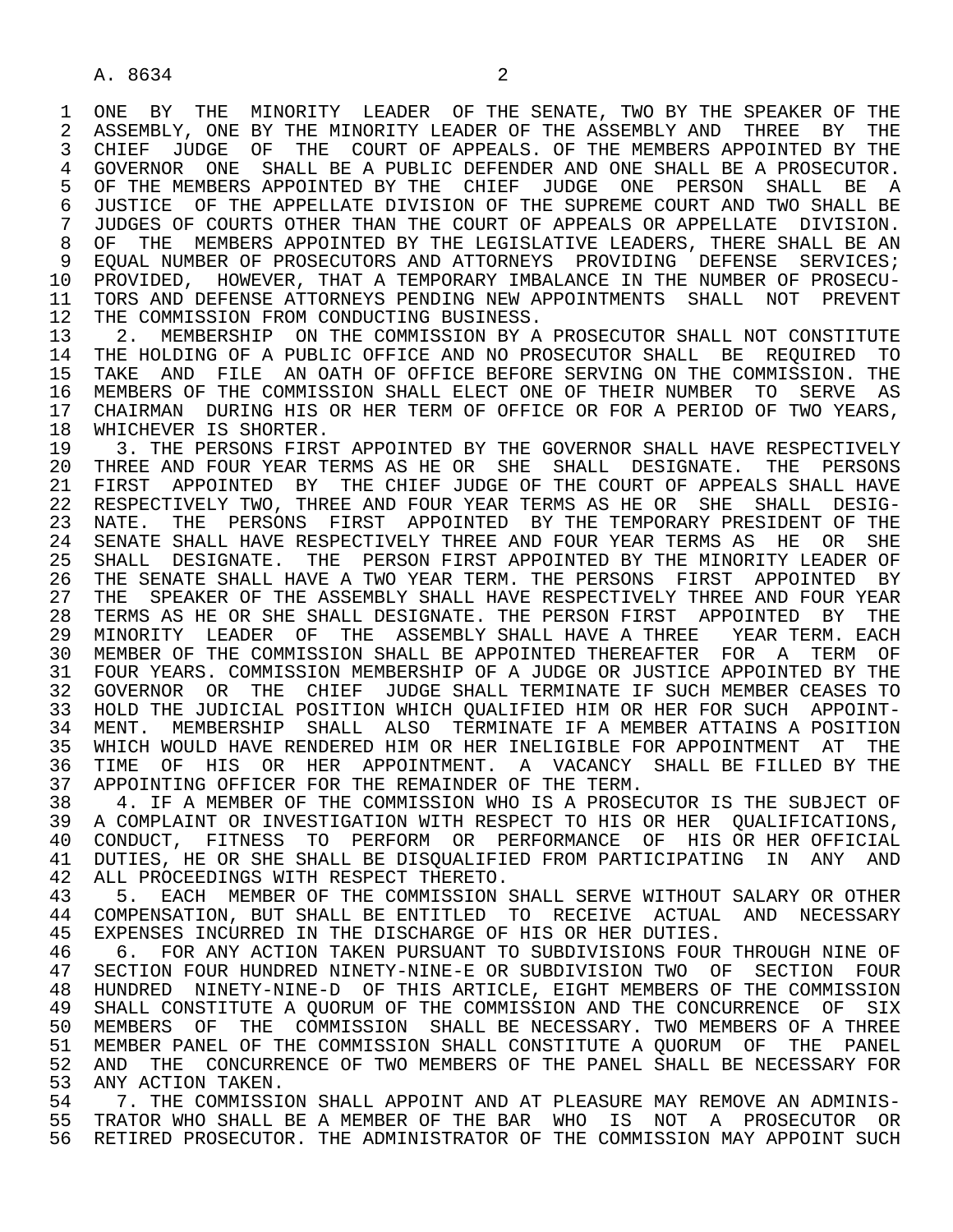1 DEPUTIES, ASSISTANTS, COUNSEL, INVESTIGATORS AND OTHER-OFFICERS AND 2 EMPLOYEES AS HE OR SHE MAY DEEM NECESSARY, PRESCRIBE THEIR POWERS AND 2 EMPLOYEES AS HE OR SHE MAY DEEM NECESSARY, PRESCRIBE THEIR POWERS AND<br>3 DUTIES, FIX THEIR COMPENSATION AND PROVIDE FOR REIMBURSEMENT OF THEIR 3 DUTIES, FIX THEIR COMPENSATION AND PROVIDE FOR REIMBURSEMENT OF THEIR 4 EXPENSES WITHIN THE AMOUNTS APPROPRIATED THEREFOR.<br>5 S 499-C. FUNCTIONS; POWERS AND DUTIES. THE COM

5 S 499-C. FUNCTIONS; POWERS AND DUTIES. THE COMMISSION SHALL HAVE THE 6 FOLLOWING FUNCTIONS, POWERS AND DUTIES: 6 FOLLOWING FUNCTIONS, POWERS AND DUTIES:<br>7 1. TO CONDUCT HEARINGS AND INVESTIGAT

1. TO CONDUCT HEARINGS AND INVESTIGATIONS, ADMINISTER OATHS OR AFFIR- 8 MATIONS, SUBPOENA WITNESSES, COMPEL THEIR ATTENDANCE, EXAMINE THEM UNDER 9 OATH OR AFFIRMATION AND REQUIRE THE PRODUCTION OF ANY BOOKS, RECORDS,<br>10 DOCUMENTS OR OTHER EVIDENCE THAT IT MAY DEEM RELEVANT OR MATERIAL TO AN 10 DOCUMENTS OR OTHER EVIDENCE THAT IT MAY DEEM RELEVANT OR MATERIAL TO AN 11 INVESTIGATION; AND THE COMMISSION MAY DESIGNATE ANY OF ITS MEMBERS OR 11 INVESTIGATION; AND THE COMMISSION MAY DESIGNATE ANY OF ITS MEMBERS OR<br>12 ANY MEMBER OF ITS STAFF TO EXERCISE ANY SUCH POWERS, PROVIDED, HOWEVER, 12 ANY MEMBER OF ITS STAFF TO EXERCISE ANY SUCH POWERS, PROVIDED, HOWEVER,<br>13 THAT EXCEPT AS IS OTHERWISE PROVIDED IN SECTION FOUR HUNDRED THAT EXCEPT AS IS OTHERWISE PROVIDED IN SECTION FOUR HUNDRED 14 NINETY-NINE-D OF THIS ARTICLE, ONLY A MEMBER OF THE COMMISSION OR THE 15 ADMINISTRATOR SHALL EXERCISE THE POWER TO SUBPOENA WITNESSES OR REQUIRE<br>16 THE PRODUCTION OF BOOKS, RECORDS, DOCUMENTS OR OTHER EVIDENCE. 16 THE PRODUCTION OF BOOKS, RECORDS, DOCUMENTS OR OTHER EVIDENCE.<br>17 2. TO CONFER IMMUNITY WHEN THE COMMISSION DEEMS IT NECESSARY

17 2. TO CONFER IMMUNITY WHEN THE COMMISSION DEEMS IT NECESSARY AND PROP-<br>18 ER IN ACCORDANCE WITH SECTION 50.20 OF THE CRIMINAL PROCEDURE LAW; 18 ER IN ACCORDANCE WITH SECTION 50.20 OF THE CRIMINAL PROCEDURE LAW;<br>19 PROVIDED, HOWEVER, THAT AT LEAST FORTY-EIGHT HOURS PRIOR WRITTEN NOTICE 19 PROVIDED, HOWEVER, THAT AT LEAST FORTY-EIGHT HOURS PRIOR WRITTEN NOTICE<br>20 OF THE COMMISSION'S INTENTION TO CONFER SUCH IMMUNITY IS GIVEN THE 20 OF THE COMMISSION'S INTENTION TO CONFER SUCH IMMUNITY IS GIVEN THE 21 ATTORNEY GENERAL AND THE APPROPRIATE DISTRICT ATTORNEY. 21 ATTORNEY GENERAL AND THE APPROPRIATE DISTRICT ATTORNEY.<br>22 3. TO REOUEST AND RECEIVE FROM ANY COURT, DEPARTMENT,

22 3. TO REQUEST AND RECEIVE FROM ANY COURT, DEPARTMENT, DIVISION, BOARD,<br>23 BUREAU, COMMISSION, OR OTHER AGENCY OF THE STATE OR POLITICAL SUBDIVI- 23 BUREAU, COMMISSION, OR OTHER AGENCY OF THE STATE OR POLITICAL SUBDIVI- 24 SION THEREOF OR ANY PUBLIC AUTHORITY SUCH ASSISTANCE, INFORMATION AND<br>25 DATA AS WILL ENABLE IT PROPERLY TO CARRY OUT ITS FUNCTIONS, POWERS AND 25 DATA AS WILL ENABLE IT PROPERLY TO CARRY OUT ITS FUNCTIONS, POWERS AND 26 DUTIES.<br>27 4. TO

27 TH. TO REPORT ANNUALLY, ON OR BEFORE THE FIRST DAY OF MARCH IN EACH<br>28 YEAR AND AT SUCH OTHER TIMES AS THE COMMISSION SHALL DEEM NECESSARY. TO 28 YEAR AND AT SUCH OTHER TIMES AS THE COMMISSION SHALL DEEM NECESSARY, TO<br>29 THE GOVERNOR, THE LEGISLATURE AND THE CHIEF JUDGE OF THE COURT OF THE GOVERNOR, THE LEGISLATURE AND THE CHIEF JUDGE OF THE COURT OF 30 APPEALS, WITH RESPECT TO PROCEEDINGS WHICH HAVE BEEN FINALLY DETERMINED<br>31 BY THE COMMISSION, SUCH REPORTS MAY INCLUDE LEGISLATIVE AND ADMINISTRA-31 BY THE COMMISSION. SUCH REPORTS MAY INCLUDE LEGISLATIVE AND ADMINISTRA-<br>32 TIVE RECOMMENDATIONS. THE CONTENTS OF THE ANNUAL REPORT AND ANY OTHER 32 TIVE RECOMMENDATIONS. THE CONTENTS OF THE ANNUAL REPORT AND ANY OTHER<br>33 REPORT SHALL CONFORM TO THE PROVISIONS OF THIS ARTICLE RELATING TO 33 REPORT SHALL CONFORM TO THE PROVISIONS OF THIS ARTICLE RELATING TO 34 CONFIDENTIALITY. 34 CONFIDENTIALITY.<br>35 5. TO ADOPT.

35 5. TO ADOPT, PROMULGATE, AMEND AND RESCIND RULES AND PROCEDURES, NOT<br>36 OTHERWISE INCONSISTENT WITH LAW, NECESSARY TO CARRY OUT THE PROVISIONS 36 OTHERWISE INCONSISTENT WITH LAW, NECESSARY TO CARRY OUT THE PROVISIONS 37 AND PURPOSES OF THIS ARTICLE. ALL SUCH RULES AND PROCEDURES SHALL BE<br>38 FILED IN THE OFFICES OF THE CHIEF ADMINISTRATOR OF THE COURTS AND THE 38 FILED IN THE OFFICES OF THE CHIEF ADMINISTRATOR OF THE COURTS AND THE 39 SECRETARY OF STATE. 39 SECRETARY OF STATE.<br>40 6. TO DO ALL O

40 6. TO DO ALL OTHER THINGS NECESSARY AND CONVENIENT TO CARRY OUT ITS 41 FUNCTIONS. POWERS AND DUTIES EXPRESSLY SET FORTH IN THIS ARTICLE. 41 FUNCTIONS, POWERS AND DUTIES EXPRESSLY SET FORTH IN THIS ARTICLE.<br>42 S 499-D. PANELS; REFEREES. 1. THE COMMISSION MAY DELEGATE ANY

42 S 499-D. PANELS; REFEREES. 1. THE COMMISSION MAY DELEGATE ANY OF ITS<br>43 FUNCTIONS. POWERS AND DUTIES TO A PANEL OF THREE OF ITS MEMBERS. ONE OF 43 FUNCTIONS, POWERS AND DUTIES TO A PANEL OF THREE OF ITS MEMBERS, ONE OF 44 WHOM SHALL CONFER 44 WHOM SHALL BE A MEMBER OF THE BAR, EXCEPT THAT NO PANEL SHALL CONFER<br>45 IMMUNITY IN ACCORDANCE WITH SECTION 50.20 OF THE CRIMINAL PROCEDURE LAW. IMMUNITY IN ACCORDANCE WITH SECTION 50.20 OF THE CRIMINAL PROCEDURE LAW. 46 NO PANEL SHALL BE AUTHORIZED TO TAKE ANY ACTION PURSUANT TO SUBDIVISIONS<br>47 FOUR THROUGH NINE OF SECTION FOUR HUNDRED NINETY-NINE-E OF THIS ARTICLE 47 FOUR THROUGH NINE OF SECTION FOUR HUNDRED NINETY-NINE-E OF THIS ARTICLE 48 OR SUBDIVISION TWO OF THIS SECTION. 48 OR SUBDIVISION TWO OF THIS SECTION.<br>49 2. THE COMMISSION MAY DESIGNATE A

49 2. THE COMMISSION MAY DESIGNATE A MEMBER OF THE BAR WHO IS NOT A<br>50 PROSECUTOR OR A MEMBER OF THE COMMISSION OR ITS STAFF AS A REFEREE TO 50 PROSECUTOR OR A MEMBER OF THE COMMISSION OR ITS STAFF AS A REFEREE TO<br>51 HEAR AND REPORT TO THE COMMISSION IN ACCORDANCE WITH THE PROVISIONS OF 51 HEAR AND REPORT TO THE COMMISSION IN ACCORDANCE WITH THE PROVISIONS OF 52 SECTION FOUR HUNDRED NINETY-NINE-E OF THIS ARTICLE. SUCH REFEREE SHALL 53 BE EMPOWERED TO CONDUCT HEARINGS, ADMINISTER OATHS OR AFFIRMATIONS, 54 SUBPOENA WITNESSES, COMPEL THEIR ATTENDANCE, EXAMINE THEM UNDER OATH OR 55 AFFIRMATION AND REQUIRE THE PRODUCTION OF ANY BOOKS, RECORDS, DOCUMENTS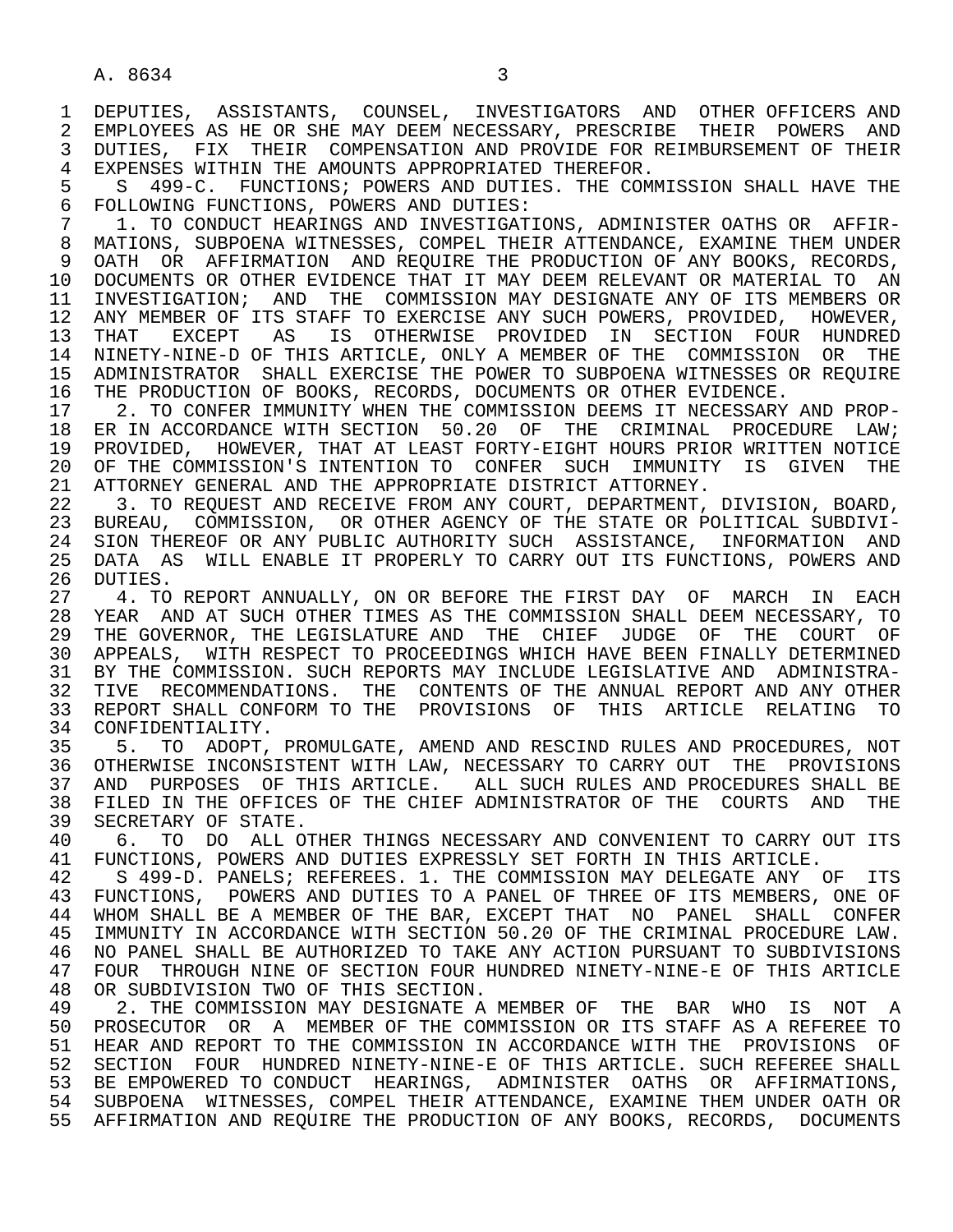1 OR OTHER EVIDENCE THAT THE REFEREE MAY DEEM RELEVANT OR MATERIAL TO THE 12 SUBJECT OF THE HEARING.

2 SUBJECT OF THE HEARING.<br>3 S 499-E. COMPLAINT; 3 S 499-E. COMPLAINT; INVESTIGATION; HEARING AND DISPOSITION. 1. THE 4 COMMISSION SHALL RECEIVE, INITIATE, INVESTIGATE AND HEAR COMPLAINTS WITH<br>5 RESPECT TO THE CONDUCT, OUALIFICATIONS, FITNESS TO PERFORM, OR PERFORM-5 RESPECT TO THE CONDUCT, QUALIFICATIONS, FITNESS TO PERFORM, OR PERFORM-<br>6 ANCE OF OFFICIAL DUTIES OF ANY PROSECUTOR, AND MAY DETERMINE THAT A 6 ANCE OF OFFICIAL DUTIES OF ANY PROSECUTOR, AND MAY DETERMINE THAT A<br>7 PROSECUTOR BE ADMONISHED, CENSURED OR REMOVED FROM OFFICE FOR CAUSE, 7 PROSECUTOR BE ADMONISHED, CENSURED OR REMOVED FROM OFFICE FOR CAUSE, 8 INCLUDING, BUT NOT LIMITED TO, MISCONDUCT IN OFFICE, PERSISTENT FAILURE<br>9 TO PERFORM HIS OR HER DUTIES, HABITUAL INTEMPERANCE AND CONDUCT, IN AND 9 TO PERFORM HIS OR HER DUTIES, HABITUAL INTEMPERANCE AND CONDUCT, IN AND<br>10 OUTSIDE OF HIS OR HER OFFICE, PREJUDICIAL TO THE ADMINISTRATION OF 10 OUTSIDE OF HIS OR HER OFFICE, PREJUDICIAL TO THE ADMINISTRATION OF 11 JUSTICE, OR THAT A PROSECUTOR BE RETIRED FOR MENTAL OR PHYSICAL DISABIL-11 JUSTICE, OR THAT A PROSECUTOR BE RETIRED FOR MENTAL OR PHYSICAL DISABIL-<br>12 ITY PREVENTING THE PROPER PERFORMANCE OF HIS OR HER PROSECUTORIAL 12 ITY PREVENTING THE PROPER PERFORMANCE OF HIS OR HER PROSECUTORIAL<br>13 DUTIES. A COMPLAINT SHALL BE IN WRITING AND SIGNED BY THE COMPLAINANT 13 DUTIES. A COMPLAINT SHALL BE IN WRITING AND SIGNED BY THE COMPLAINANT 14 AND. IF DIRECTED BY THE COMMISSION. SHALL BE VERIFIED, UPON RECEIPT OF A 14 AND, IF DIRECTED BY THE COMMISSION, SHALL BE VERIFIED. UPON RECEIPT OF A 15 COMPLAINT (A) THE COMMISSION SHALL CONDUCT AN INVESTIGATION OF THE 16 COMPLAINT; OR (B) THE COMMISSION MAY DISMISS THE COMPLAINT IF IT DETER- 17 MINES THAT THE COMPLAINT ON ITS FACE LACKS MERIT. IF THE COMPLAINT IS<br>18 DISMISSED, THE COMMISSION SHALL SO NOTIFY THE COMPLAINANT. IF THE 18 DISMISSED, THE COMMISSION SHALL SO NOTIFY THE COMPLAINANT. IF THE<br>19 COMMISSION-SHALL-HAVE-NOTIFIED-THE PROSECUTOR OF THE COMPLAINT, THE 19 COMMISSION SHALL HAVE NOTIFIED THE PROSECUTOR OF THE COMPLAINT, THE 20 COMMISSION SHALL ALSO NOTIFY THE PROSECUTOR OF SUCH DISMISSAL. 20 COMMISSION SHALL ALSO NOTIFY THE PROSECUTOR OF SUCH DISMISSAL.<br>21 2. THE COMMISSION MAY, ON ITS OWN MOTION, INITIATE AN INVEST

21 2. THE COMMISSION MAY, ON ITS OWN MOTION, INITIATE AN INVESTIGATION OF<br>22 A PROSECUTOR WITH RESPECT TO HIS OR HER OUALIFICATIONS, CONDUCT, FITNESS 22 A PROSECUTOR WITH RESPECT TO HIS OR HER QUALIFICATIONS, CONDUCT, FITNESS<br>23 TO PERFORM OR THE PERFORMANCE OF HIS OR HER OFFICIAL DUTIES. PRIOR TO 23 TO PERFORM OR THE PERFORMANCE OF HIS OR HER OFFICIAL DUTIES. PRIOR TO 24 INITIATING ANY SUCH INVESTIGATION, THE COMMISSION SHALL FILE AS PART OF 24 INITIATING ANY SUCH INVESTIGATION, THE COMMISSION SHALL FILE AS PART OF<br>25 ITS RECORD A WRITTEN COMPLAINT, SIGNED BY THE ADMINISTRATOR OF THE 25 ITS RECORD A WRITTEN COMPLAINT, SIGNED BY THE ADMINISTRATOR OF THE 26 COMMISSION, WHICH COMPLAINT SHALL SERVE AS THE BASIS FOR SUCH INVESTI- 27 GATION.<br>28 3. I

28 3. IN THE COURSE OF AN INVESTIGATION, THE COMMISSION MAY REQUIRE THE 29 APPEARANCE OF THE PROSECUTOR INVOLVED BEFORE IT, IN WHICH EVENT THE 29 APPEARANCE OF THE PROSECUTOR INVOLVED BEFORE IT, IN WHICH EVENT THE 30 PROSECUTOR SHALL BE NOTIFIED IN WRITING OF HIS OR HER REOUIRED APPEAR-30 PROSECUTOR SHALL BE NOTIFIED IN WRITING OF HIS OR HER REQUIRED APPEAR-<br>31 ANCE, EITHER PERSONALLY, AT LEAST THREE DAYS PRIOR TO SUCH APPEARANCE, 31 ANCE, EITHER PERSONALLY, AT LEAST THREE DAYS PRIOR TO SUCH APPEARANCE,<br>32 OR BY CERTIFIED MAIL, RETURN RECEIPT REOUESTED, AT LEAST FIVE DAYS PRIOR 32 OR BY CERTIFIED MAIL, RETURN RECEIPT REQUESTED, AT LEAST FIVE DAYS PRIOR<br>33 TO SUCH APPEARANCE. IN EITHER CASE A COPY OF THE COMPLAINT SHALL BE 33 TO SUCH APPEARANCE. IN EITHER CASE A COPY OF THE COMPLAINT SHALL BE 34 SERVED UPON THE PROSE-34 SERVED UPON THE PROSECUTOR AT THE TIME OF SUCH NOTIFICATION. THE PROSE-<br>35 CUTOR SHALL HAVE THE RIGHT TO BE REPRESENTED BY COUNSEL DURING ANY AND 35 CUTOR SHALL HAVE THE RIGHT TO BE REPRESENTED BY COUNSEL DURING ANY AND 36 ALL STAGES OF THE INVESTIGATION IN WHICH HIS OR HER APPEARANCE IS 37 REQUIRED AND TO PRESENT EVIDENTIARY DATA AND MATERIAL RELEVANT TO THE 38 COMPLAINT. A TRANSCRIPT SHALL BE MADE AND KEPT WITH RESPECT TO ALL<br>39 PROCEEDINGS AT WHICH TESTIMONY OR STATEMENTS UNDER OATH OF ANY PARTY OR 39 PROCEEDINGS AT WHICH TESTIMONY OR STATEMENTS UNDER OATH OF ANY PARTY OR 40 WITNESS SHALL BE TAKEN, AND THE TRANSCRIPT OF THE PROSECUTOR'S TESTIMONY<br>41 SHALL BE MADE AVAILABLE TO THE PROSECUTOR WITHOUT COST. SUCH TRANSCRIPT 41 SHALL BE MADE AVAILABLE TO THE PROSECUTOR WITHOUT COST. SUCH TRANSCRIPT<br>42 SHALL BE CONFIDENTIAL EXCEPT AS OTHERWISE PERMITTED BY SECTION FOUR 42 SHALL BE CONFIDENTIAL EXCEPT AS OTHERWISE PERMITTED BY SECTION FOUR<br>43 HUNDRED NINETY-NINE-F OF THIS ARTICLE. 43 HUNDRED NINETY-NINE-F OF THIS ARTICLE.<br>44 4. IF IN THE COURSE OF AN INVESTIGAT

44 4. IF IN THE COURSE OF AN INVESTIGATION, THE COMMISSION DETERMINES<br>45 THAT A HEARING IS WARRANTED IT SHALL DIRECT THAT A FORMAL WRITTEN THAT A HEARING IS WARRANTED IT SHALL DIRECT THAT A FORMAL WRITTEN 46 COMPLAINT SIGNED AND VERIFIED BY THE ADMINISTRATOR BE DRAWN AND SERVED<br>47 UPON THE PROSECUTOR INVOLVED, EITHER PERSONALLY OR BY CERTIFIED MAIL, 47 UPON THE PROSECUTOR INVOLVED, EITHER PERSONALLY OR BY CERTIFIED MAIL,<br>48 RETURN RECEIPT REOUESTED. THE PROSECUTOR SHALL FILE A WRITTEN ANSWER TO 48 RETURN RECEIPT REQUESTED. THE PROSECUTOR SHALL FILE A WRITTEN ANSWER TO<br>49 THE COMPLAINT WITH THE COMMISSION WITHIN TWENTY DAYS OF SUCH SERVICE. 49 THE COMPLAINT WITH THE COMMISSION WITHIN TWENTY DAYS OF SUCH SERVICE.<br>50 IF, UPON RECEIPT OF THE ANSWER, OR UPON EXPIRATION OF THE TIME TO 50 IF, UPON RECEIPT OF THE ANSWER, OR UPON EXPIRATION OF THE TIME TO<br>51 ANSWER, THE COMMISSION SHALL DIRECT THAT A HEARING BE HELD WITH RESPECT 51 ANSWER, THE COMMISSION SHALL DIRECT THAT A HEARING BE HELD WITH RESPECT<br>52 TO THE COMPLAINT, THE PROSECUTOR INVOLVED SHALL BE NOTIFIED IN WRITING 52 TO THE COMPLAINT, THE PROSECUTOR INVOLVED SHALL BE NOTIFIED IN WRITING<br>53 OF THE DATE OF THE HEARING EITHER PERSONALLY, AT LEAST TWENTY DAYS PRIOR 53 OF THE DATE OF THE HEARING EITHER PERSONALLY, AT LEAST TWENTY DAYS PRIOR<br>54 THERETO, OR BY CERTIFIED MAIL, RETURN RECEIPT REOUESTED, AT LEAST TWEN-54 THERETO, OR BY CERTIFIED MAIL, RETURN RECEIPT REQUESTED, AT LEAST TWEN-<br>55 TY-TWO DAYS PRIOR THERETO, UPON THE WRITTEN REOUEST OF THE PROSECUTOR, 55 TY-TWO DAYS PRIOR THERETO. UPON THE WRITTEN REQUEST OF THE PROSECUTOR,<br>56 THE COMMISSION SHALL, AT LEAST FIVE DAYS PRIOR TO THE HEARING OR ANY THE COMMISSION SHALL, AT LEAST FIVE DAYS PRIOR TO THE HEARING OR ANY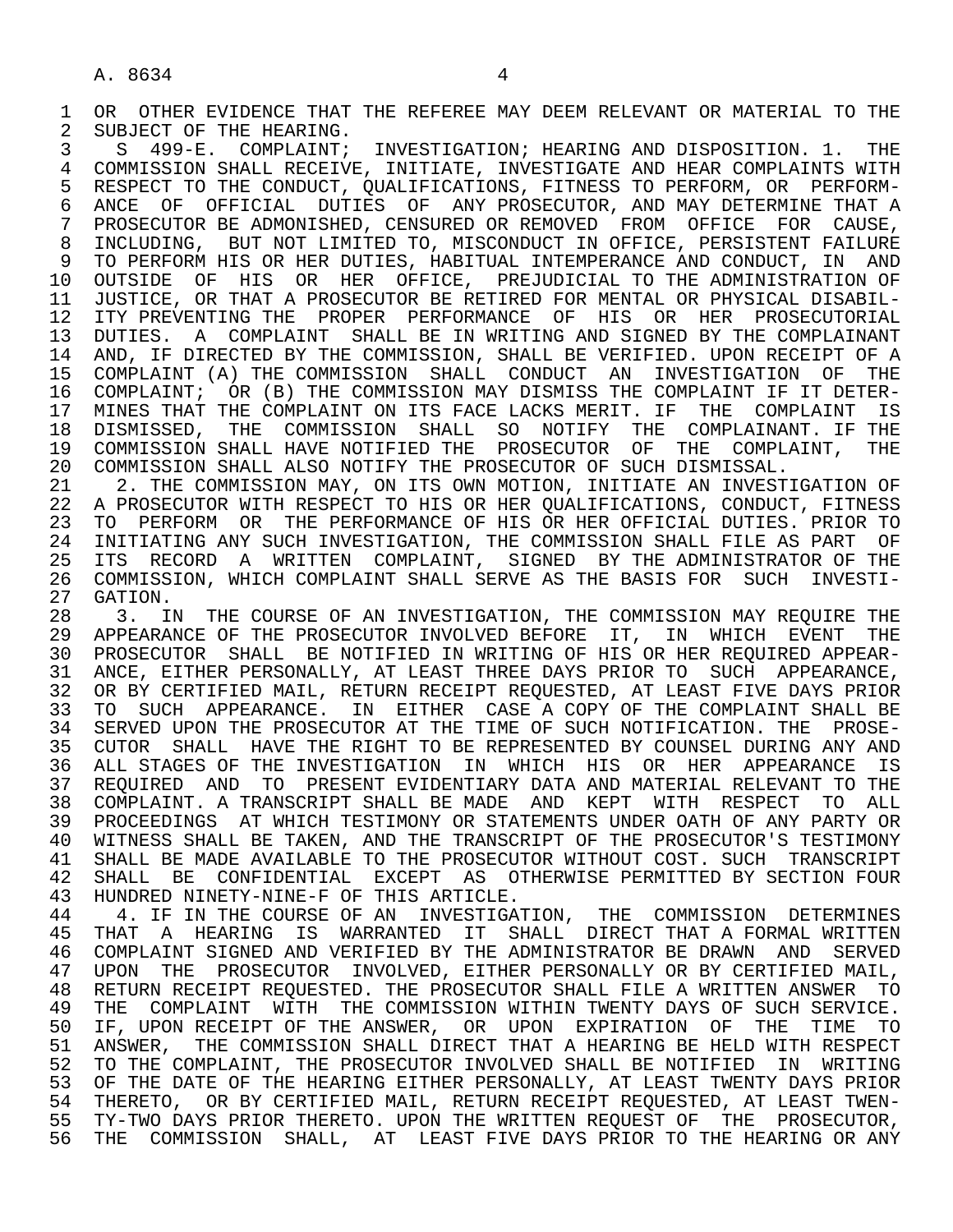1 ADJOURNED DATE THEREOF, MAKE AVAILABLE TO THE PROSECUTOR WITHOUT COST<br>2 COPIES OF ALL DOCUMENTS WHICH THE COMMISSION INTENDS TO PRESENT AT SUCH 2 COPIES OF ALL DOCUMENTS WHICH THE COMMISSION INTENDS TO PRESENT AT SUCH<br>3 HEARING AND ANY WRITTEN STATEMENTS MADE BY WITNESSES WHO WILL BE CALLED 3 HEARING AND ANY WRITTEN STATEMENTS MADE BY WITNESSES WHO WILL BE CALLED 4 TO GIVE TESTIMONY BY THE COMMISSION. THE COMMISSION SHALL, IN ANY CASE,<br>5 MAKE AVAILABLE TO THE PROSECUTOR AT LEAST FIVE DAYS PRIOR TO THE HEARING 5 MAKE AVAILABLE TO THE PROSECUTOR AT LEAST FIVE DAYS PRIOR TO THE HEARING<br>6 OR ANY ADJOURNED DATE THEREOF ANY EXCULPATORY EVIDENTIARY DATA AND MATE-6 OR ANY ADJOURNED DATE THEREOF ANY EXCULPATORY EVIDENTIARY DATA AND MATE-<br>7 RIAL RELEVANT TO THE COMPLAINT. THE FAILURE OF THE COMMISSION TO TIMELY 7 RIAL RELEVANT TO THE COMPLAINT. THE FAILURE OF THE COMMISSION TO TIMELY 8 FURNISH ANY DOCUMENTS, STATEMENTS AND/OR EXCULPATORY EVIDENTIARY DATA<br>9 AND MATERIAL PROVIDED FOR HEREIN SHALL NOT AFFECT THE VALIDITY OF ANY 9 AND MATERIAL PROVIDED FOR HEREIN SHALL NOT AFFECT THE VALIDITY OF ANY<br>10 PROCEEDINGS BEFORE THE COMMISSION PROVIDED THAT SUCH FAILURE IS NOT 10 PROCEEDINGS BEFORE THE COMMISSION PROVIDED THAT-SUCH-FAILURE IS NOT<br>11 SUBSTANTIALLY PREJUDICIAL TO THE PROSECUTOR, THE COMPLAINANT MAY BE 11 SUBSTANTIALLY PREJUDICIAL TO THE PROSECUTOR. THE COMPLAINANT MAY BE<br>12 NOTIFIED OF THE HEARING AND UNLESS HE OR SHE SHALL BE SUBPOENAED AS A 12 NOTIFIED OF THE HEARING AND UNLESS HE OR SHE SHALL BE SUBPOENAED AS A<br>13 WITNESS BY THE PROSECUTOR, HIS OR HER PRESENCE THEREAT SHALL BE WITHIN 13 WITNESS BY THE PROSECUTOR, HIS OR HER PRESENCE THEREAT SHALL BE WITHIN<br>14 THE DISCRETION OF THE COMMISSION, THE HEARING SHALL NOT BE PUBLIC UNLESS THE DISCRETION OF THE COMMISSION. THE HEARING SHALL NOT BE PUBLIC UNLESS 15 THE PROSECUTOR INVOLVED SHALL SO DEMAND IN WRITING. AT THE HEARING THE<br>16 COMMISSION MAY TAKE THE TESTIMONY OF WITNESSES AND RECEIVE EVIDENTIARY 16 COMMISSION MAY TAKE THE TESTIMONY OF WITNESSES AND RECEIVE EVIDENTIARY<br>17 DATA AND MATERIAL RELEVANT TO THE COMPLAINT. THE PROSECUTOR SHALL HAVE 17 DATA AND MATERIAL RELEVANT TO THE COMPLAINT. THE PROSECUTOR SHALL HAVE<br>18 THE RIGHT TO BE REPRESENTED BY COUNSEL DURING ANY AND ALL STAGES OF THE 18 THE RIGHT TO BE REPRESENTED BY COUNSEL DURING ANY AND ALL STAGES OF THE 19 HEARING AND SHALL HAVE THE RIGHT TO CALL AND CROSS-EXAMINE WITNESSES AND 19 HEARING AND SHALL HAVE THE RIGHT TO CALL AND CROSS-EXAMINE WITNESSES AND<br>20 PRESENT EVIDENTIARY DATA AND MATERIAL RELEVANT TO THE COMPLAINT. A TRAN-20 PRESENT EVIDENTIARY DATA AND MATERIAL RELEVANT TO THE COMPLAINT. A TRAN-<br>21 SCRIPT OF THE PROCEEDINGS AND OF THE TESTIMONY OF WITNESSES AT THE HEAR-21 SCRIPT OF THE PROCEEDINGS AND OF THE TESTIMONY OF WITNESSES AT THE HEAR-<br>22 ING SHALL BE TAKEN AND KEPT WITH THE RECORDS OF THE COMMISSION. 22 ING SHALL BE TAKEN AND KEPT WITH THE RECORDS OF THE COMMISSION.<br>23 5. SUBJECT TO THE APPROVAL OF THE COMMISSION, THE ADMINIST

23 5. SUBJECT TO THE APPROVAL OF THE COMMISSION, THE ADMINISTRATOR AND 24 THE PROSECUTOR MAY AGREE ON A STATEMENT OF FACTS AND MAY STIPULATE IN 24 THE PROSECUTOR MAY AGREE ON A STATEMENT OF FACTS AND MAY STIPULATE IN<br>25 WRITING THAT THE HEARING SHALL BE WAIVED. IN SUCH A CASE, THE COMMISSION 25 WRITING THAT THE HEARING SHALL BE WAIVED. IN SUCH A CASE, THE COMMISSION 26 SHALL MAKE ITS DETERMINATION UPON THE PLEADINGS AND THE AGREED STATEMENT 27 OF FACTS. 27 OF FACTS.<br>28 6. IF.

28 6. IF, AFTER A FORMAL WRITTEN COMPLAINT HAS BEEN SERVED PURSUANT TO<br>29 SUBDIVISION FOUR OF THIS SECTION, OR DURING THE COURSE OF OR AFTER A 29 SUBDIVISION FOUR OF THIS SECTION, OR DURING THE COURSE OF OR AFTER A<br>30 HEARING, THE COMMISSION DETERMINES THAT NO FURTHER ACTION IS NECESSARY. 30 HEARING, THE COMMISSION DETERMINES THAT NO FURTHER ACTION IS NECESSARY,<br>31 THE COMPLAINT SHALL BE DISMISSED AND THE COMPLAINANT AND THE PROSECUTOR 31 THE COMPLAINT SHALL BE DISMISSED AND THE COMPLAINANT AND THE PROSECUTOR<br>32 SHALL BE SO NOTIFIED IN WRITING. 32 SHALL BE SO NOTIFIED IN WRITING.<br>33 7. AFTER A HEARING, THE COMMI

33 5. 7. AFTER A HEARING, THE COMMISSION MAY DETERMINE THAT A PROSECUTOR BE 34 ADMONISHED, CENSURED, REMOVED OR RETIRED. THE COMMISSION SHALL TRANSMIT 34 ADMONISHED, CENSURED, REMOVED OR RETIRED. THE COMMISSION SHALL TRANSMIT<br>35 ITS WRITTEN DETERMINATION, TOGETHER WITH ITS FINDINGS OF FACT AND 35 ITS WRITTEN DETERMINATION, TOGETHER WITH ITS FINDINGS OF FACT AND<br>36 CONCLUSIONS OF LAW AND THE RECORD OF THE PROCEEDINGS UPON WHICH ITS 36 CONCLUSIONS OF LAW AND THE RECORD OF THE PROCEEDINGS UPON WHICH ITS 37 DETERMINATION IS BASED, TO THE CHIEF JUDGE OF THE COURT OF APPEALS WHO<br>38 SHALL CAUSE A COPY THEREOF TO BE SERVED EITHER PERSONALLY OR BY CERTI-38 SHALL CAUSE A COPY THEREOF TO BE SERVED EITHER PERSONALLY OR BY CERTI-<br>39 FIED MAIL, RETURN RECEIPT REOUESTED, ON THE PROSECUTOR INVOLVED, UPON 39 FIED MAIL, RETURN RECEIPT REQUESTED, ON THE PROSECUTOR INVOLVED. UPON<br>40 COMPLETION OF SERVICE, THE DETERMINATION OF THE COMMISSION, ITS FINDINGS 40 COMPLETION OF SERVICE, THE DETERMINATION OF THE COMMISSION, ITS FINDINGS<br>41 AND CONCLUSIONS AND THE RECORD OF ITS PROCEEDINGS SHALL BE MADE PUBLIC 41 AND CONCLUSIONS AND THE RECORD OF ITS PROCEEDINGS SHALL BE MADE PUBLIC<br>42 AND SHALL BE MADE AVAILABLE FOR PUBLIC INSPECTION AT THE PRINCIPAL 42 AND SHALL BE MADE AVAILABLE FOR PUBLIC INSPECTION AT THE PRINCIPAL<br>43 OFFICE OF THE COMMISSION AND AT THE OFFICE OF THE CLERK OF THE COURT OF 43 OFFICE OF THE COMMISSION AND AT THE OFFICE OF THE CLERK OF THE COURT OF<br>44 APPEALS. THE PROSECUTOR INVOLVED MAY EITHER ACCEPT THE DETERMINATION OF 44 APPEALS. THE PROSECUTOR INVOLVED MAY EITHER ACCEPT THE DETERMINATION OF<br>45 THE COMMISSION OR MAKE WRITTEN REOUEST TO THE CHIEF JUDGE, WITHIN THIRTY THE COMMISSION OR MAKE WRITTEN REOUEST TO THE CHIEF JUDGE, WITHIN THIRTY 46 DAYS AFTER RECEIPT OF SUCH DETERMINATION, FOR A REVIEW THEREOF BY THE<br>47 COURT OF APPEALS. IF THE COMMISSION HAS DETERMINED THAT A PROSECUTOR BE 47 COURT OF APPEALS. IF THE COMMISSION HAS DETERMINED THAT A PROSECUTOR BE 48 ADMONISHED OR CENSURED, AND IF THE PROSECUTOR ACCEPTS SUCH DETERMINATION 48 ADMONISHED OR CENSURED, AND IF THE PROSECUTOR ACCEPTS SUCH DETERMINATION<br>49 OR FAILS TO REOUEST A REVIEW THEREOF BY THE COURT OF APPEALS, THE 49 OR FAILS TO REQUEST A REVIEW THEREOF BY THE COURT OF APPEALS, THE<br>50 COMMISSION SHALL THEREUPON ADMONISH OR CENSURE HIM OR HER IN ACCORDANCE 50 COMMISSION SHALL THEREUPON ADMONISH OR CENSURE HIM OR HER IN ACCORDANCE<br>51 WITH ITS FINDINGS. IF THE COMMISSION HAS DETERMINED THAT A PROSECUTOR BE 51 WITH ITS FINDINGS. IF THE COMMISSION HAS DETERMINED THAT A PROSECUTOR BE 52 REMOVED OR RETIRED, AND IF THE PROSECUTOR ACCEPTS SUCH DETERMINATION OR<br>53 FAILS TO REOUEST A REVIEW THEREOF BY THE COURT OF APPEALS. THE COURT OF 53 FAILS TO REQUEST A REVIEW THEREOF BY THE COURT OF APPEALS, THE COURT OF<br>54 APPEALS SHALL THEREUPON ORDER HIS OR HER REMOVAL OR RETIREMENT IN APPEALS SHALL THEREUPON ORDER HIS OR HER REMOVAL OR RETIREMENT 55 ACCORDANCE WITH THE FINDINGS OF THE COMMISSION.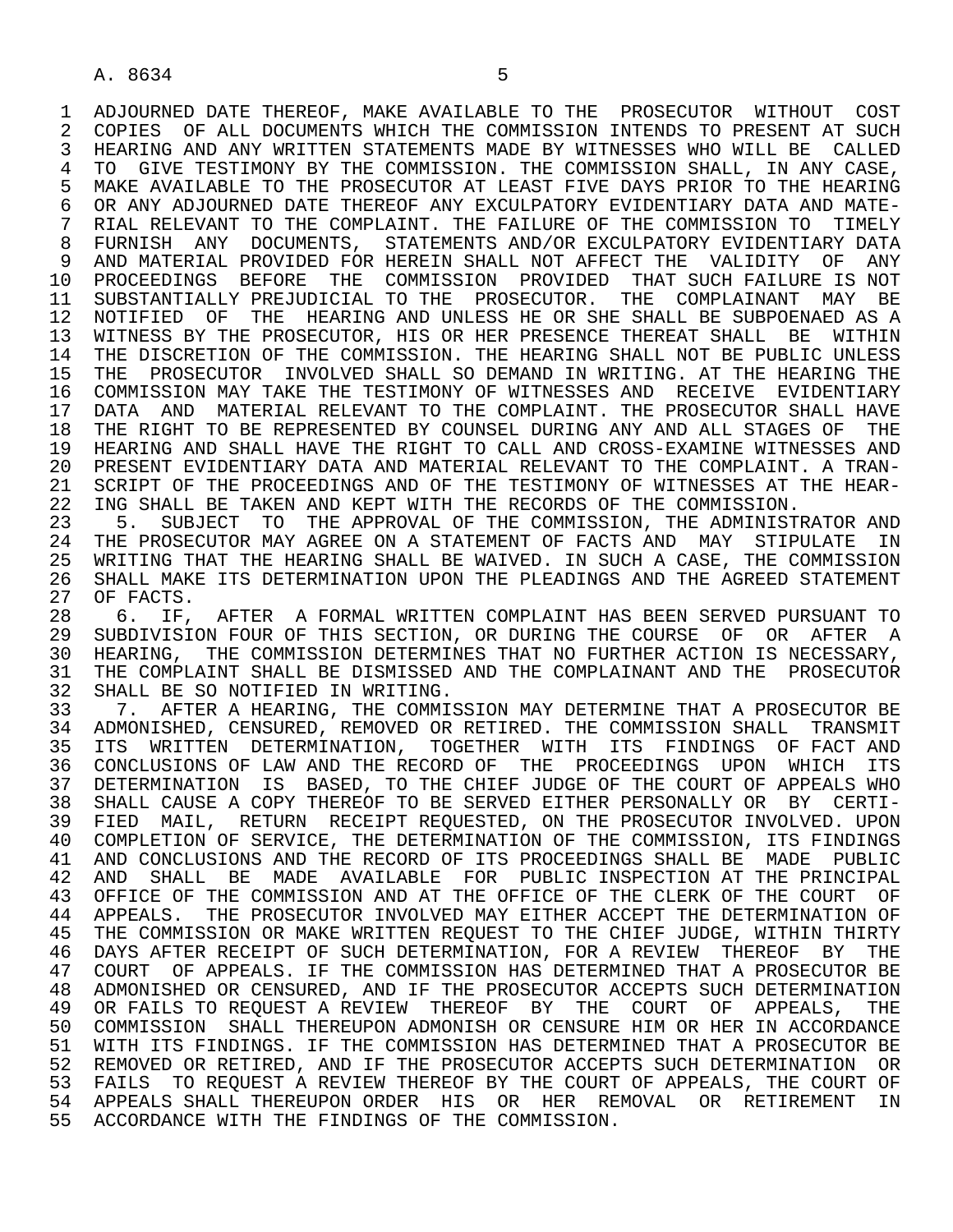A. 8634 6

1 8. IF THE PROSECUTOR REQUESTS A REVIEW OF THE DETERMINATION OF THE 2 COMMISSION. THE 2 COMMISSION, IN ITS REVIEW OF A DETERMINATION OF THE COMMISSION, THE<br>3 COURT OF APPEALS SHALL REVIEW THE COMMISSION'S FINDINGS OF FACT AND 3 COURT OF APPEALS SHALL REVIEW THE COMMISSION'S FINDINGS OF FACT AND 4 CONCLUSIONS OF LAW ON THE RECORD OF THE PROCEEDINGS UPON WHICH THE<br>5 COMMISSION'S DETERMINATION WAS BASED. AFTER SUCH REVIEW, THE COURT MAY 5 COMMISSION'S DETERMINATION WAS BASED. AFTER SUCH REVIEW, THE COURT MAY<br>6 ACCEPT OR REJECT THE DETERMINED SANCTION; IMPOSE A DIFFERENT SANCTION 6 ACCEPT OR REJECT THE DETERMINED SANCTION; IMPOSE A DIFFERENT SANCTION<br>7 INCLUDING ADMONITION, CENSURE, REMOVAL OR RETIREMENT FOR THE REASONS SET 7 INCLUDING ADMONITION, CENSURE, REMOVAL OR RETIREMENT FOR THE REASONS SET<br>8 FORTH IN SURDIVISION ONE OF THIS SECTION; OR IMPOSE NO SANCTION. 8 FORTH IN SUBDIVISION ONE OF THIS SECTION; OR IMPOSE NO SANCTION.<br>9 9. (A) THE COURT OF APPEALS MAY SUSPEND A PROSECUTOR FROM EXP

9 9. (A) THE COURT OF APPEALS MAY SUSPEND A PROSECUTOR FROM EXERCISING<br>10 THE POWERS OF HIS OR HER OFFICE WHILE THERE IS PENDING A DETERMINATION 10 THE POWERS OF HIS OR HER OFFICE WHILE THERE IS PENDING A DETERMINATION<br>11 BY THE COMMISSION FOR HIS OR HER REMOVAL OR RETIREMENT, OR WHILE HE OR 11 BY THE COMMISSION FOR HIS OR HER REMOVAL OR RETIREMENT, OR WHILE HE OR<br>12 SHE IS CHARGED IN THIS STATE WITH A FELONY BY AN INDICTMENT OR AN INFOR-12 SHE IS CHARGED IN THIS STATE WITH A FELONY BY AN INDICTMENT OR AN INFOR-<br>13 MATION FILED PURSUANT TO SECTION SIX OF ARTICLE ONE OF THE CONSTITUTION. 13 MATION FILED PURSUANT TO SECTION SIX OF ARTICLE ONE OF THE CONSTITUTION.<br>14 THE SUSPENSION SHALL CONTINUE UPON CONVICTION AND. IF THE CONVICTION THE SUSPENSION SHALL CONTINUE UPON CONVICTION AND, IF THE CONVICTION 15 BECOMES FINAL, HE OR SHE SHALL BE REMOVED FROM OFFICE. THE SUSPENSION<br>16 SHALL BE TERMINATED UPON REVERSAL OF THE CONVICTION AND DISMISSAL OF THE 16 SHALL BE TERMINATED UPON REVERSAL OF THE CONVICTION AND DISMISSAL OF THE 17 ACCUSATORY INSTRUMENT. 17 ACCUSATORY INSTRUMENT.<br>18 (B) UPON THE RECOMME

18 (B) UPON THE RECOMMENDATION OF THE COMMISSION OR ON ITS OWN MOTION,<br>19 THE COURT MAY SUSPEND A PROSECUTOR FROM OFFICE WHEN HE OR SHE IS CHARGED 19 THE COURT MAY SUSPEND A PROSECUTOR FROM OFFICE WHEN HE OR SHE IS CHARGED<br>20 WITH A CRIME PUNISHABLE AS A FELONY UNDER THE LAWS OF THIS STATE, OR ANY 20 WITH A CRIME PUNISHABLE AS A FELONY UNDER THE LAWS OF THIS STATE, OR ANY<br>21 OTHER CRIME WHICH INVOLVES MORAL TURPITUDE. THE SUSPENSION SHALL CONTIN-21 OTHER CRIME WHICH INVOLVES MORAL TURPITUDE. THE SUSPENSION SHALL CONTIN-<br>22 UE UPON CONVICTION AND, IF THE CONVICTION BECOMES FINAL, HE OR SHE SHALL 22 UE UPON CONVICTION AND, IF THE CONVICTION BECOMES FINAL, HE OR SHE SHALL<br>23 BE REMOVED FROM OFFICE. THE SUSPENSION SHALL BE TERMINATED UPON REVERSAL 23 BE REMOVED FROM OFFICE. THE SUSPENSION SHALL BE TERMINATED UPON REVERSAL<br>24 OF THE CONVICTION AND DISMISSAL OF THE ACCUSATORY INSTRUMENT. 24 OF THE CONVICTION AND DISMISSAL OF THE ACCUSATORY INSTRUMENT.<br>25 (C) A PROSECUTOR WHO IS SUSPENDED FROM OFFICE BY THE

 25 (C) A PROSECUTOR WHO IS SUSPENDED FROM OFFICE BY THE COURT SHALL 26 RECEIVE HIS OR HER SALARY DURING SUCH PERIOD OF SUSPENSION, UNLESS THE<br>27 COURT DIRECTS OTHERWISE. IF THE COURT HAS SO DIRECTED AND SUCH SUSPEN-27 COURT DIRECTS OTHERWISE. IF THE COURT HAS SO DIRECTED AND SUCH SUSPEN-<br>28 SION IS THEREAFTER TERMINATED, THE COURT MAY DIRECT THAT HE OR SHE SHALL 28 SION IS THEREAFTER TERMINATED, THE COURT MAY DIRECT THAT HE OR SHE SHALL<br>29 BE PAID HIS OR HER SALARY FOR SUCH PERIOD OF SUSPENSION. 29 BE PAID HIS OR HER SALARY FOR SUCH PERIOD OF SUSPENSION.<br>30 (D) NOTHING IN THIS SUBDIVISION SHALL PREVENT THE

30 (D) NOTHING IN THIS SUBDIVISION SHALL PREVENT THE COMMISSION FROM<br>31 DETERMINING THAT A PROSECUTOR BE ADMONISHED, CENSURED, REMOVED, OR 31 DETERMINING THAT A PROSECUTOR BE ADMONISHED, CENSURED, REMOVED, OR<br>32 RETIRED PURSUANT TO SUBDIVISION SEVEN OF THIS SECTION. 32 RETIRED PURSUANT TO SUBDIVISION SEVEN OF THIS SECTION.<br>33 10. IF DURING THE COURSE OF OR AFTER AN INVESTIGATIO

 33 10. IF DURING THE COURSE OF OR AFTER AN INVESTIGATION OR HEARING, THE 34 COMMISSION DETERMINES THAT THE COMPLAINT OR ANY-ALLEGATION-THEREOF<br>35 WARRANTS ACTION, OTHER THAN IN ACCORDANCE WITH THE PROVISIONS OF SUBDI-35 WARRANTS ACTION, OTHER THAN IN ACCORDANCE WITH THE PROVISIONS OF SUBDI-<br>36 VISIONS SEVEN THROUGH NINE OF THIS SECTION, WITHIN THE POWERS OF: (A) A 36 VISIONS SEVEN THROUGH NINE OF THIS SECTION, WITHIN THE POWERS OF: (A) A 37 PERSON HAVING ADMINISTRATIVE JURISDICTION OVER THE PROSECUTOR INVOLVED<br>38 IN THE COMPLAINT; OR (B) AN APPELLATE DIVISION OF THE SUPREME COURT; OR 38 IN THE COMPLAINT; OR (B) AN APPELLATE DIVISION OF THE SUPREME COURT; OR<br>39 (C) A PRESIDING JUSTICE OF AN APPELLATE DIVISION OF THE SUPREME COURT; 39 (C) A PRESIDING JUSTICE OF AN APPELLATE DIVISION OF THE SUPREME COURT;<br>40 OR (D) THE CHIEF JUDGE OF THE COURT OF APPEALS; OR (E) THE GOVERNOR 40 OR (D) THE CHIEF JUDGE OF THE COURT OF APPEALS; OR (E) THE GOVERNOR<br>41 PURSUANT TO SUBDIVISION (B) OF SECTION THIRTEEN OF ARTICLE THIRTEEN OF 41 PURSUANT TO SUBDIVISION (B) OF SECTION THIRTEEN OF ARTICLE THIRTEEN OF 42 THE CONSTITUTION; OR (F) AN APPLICABLE DISTRICT ATTORNEY'S OFFICE OR 42 THE CONSTITUTION; OR (F) AN APPLICABLE DISTRICT ATTORNEY'S OFFICE OR<br>43 OTHER PROSECUTING AGENCY, THE COMMISSION SHALL REFER SUCH COMPLAINT OR 43 OTHER PROSECUTING AGENCY, THE COMMISSION SHALL REFER SUCH COMPLAINT OR<br>44 THE APPROPRIATE ALLEGATIONS THEREOF AND ANY EVIDENCE OR MATERIAL RELATED 44 THE APPROPRIATE ALLEGATIONS THEREOF AND ANY EVIDENCE OR MATERIAL RELATED<br>45 THERETO TO SUCH PERSON, AGENCY OR COURT FOR SUCH ACTION AS MAY BE DEEMED THERETO TO SUCH PERSON, AGENCY OR COURT FOR SUCH ACTION AS MAY BE DEEMED

46 PROPER OR NECESSARY.<br>47 11. THE COMMISSIO 47 11. THE COMMISSION SHALL NOTIFY THE COMPLAINANT OF ITS DISPOSITION OF 48 THE COMPLAINT.

48 THE COMPLAINT.<br>49 12. IN THE E 49 12. IN THE EVENT OF REMOVAL FROM OFFICE BY THE COMMISSION OF ANY<br>50 DISTRICT SERVING ANY COUNTY OF THE STATE A VACANCY SHALL EXIST PURSUANT 50 DISTRICT SERVING ANY COUNTY OF THE STATE A VACANCY SHALL EXIST PURSUANT<br>51 TO ARTICLE THREE OF THE PUBLIC OFFICERS LAW. 51 TO ARTICLE THREE OF THE PUBLIC OFFICERS LAW.<br>52 S 499-F. CONFIDENTIALITY OF RECORDS. EXCEPT

52 S 499-F. CONFIDENTIALITY OF RECORDS. EXCEPT AS HEREINAFTER PROVIDED,<br>53 ALL COMPLAINTS, CORRESPONDENCE, COMMISSION PROCEEDINGS AND TRANSCRIPTS 53 ALL COMPLAINTS, CORRESPONDENCE, COMMISSION PROCEEDINGS AND TRANSCRIPTS<br>54 THEREOF, OTHER PAPERS AND DATA AND RECORDS OF THE COMMISSION SHALL BE 54 THEREOF, OTHER PAPERS AND DATA AND RECORDS OF THE COMMISSION SHALL BE<br>55 CONFIDENTIAL AND SHALL NOT BE MADE AVAILABLE TO ANY PERSON EXCEPT PURSU-55 CONFIDENTIAL AND SHALL NOT BE MADE AVAILABLE TO ANY PERSON EXCEPT PURSU-<br>56 ANT TO SECTION FOUR HUNDRED NINETY-NINE-E OF THIS ARTICLE. THE COMMIS-ANT TO SECTION FOUR HUNDRED NINETY-NINE-E OF THIS ARTICLE. THE COMMIS-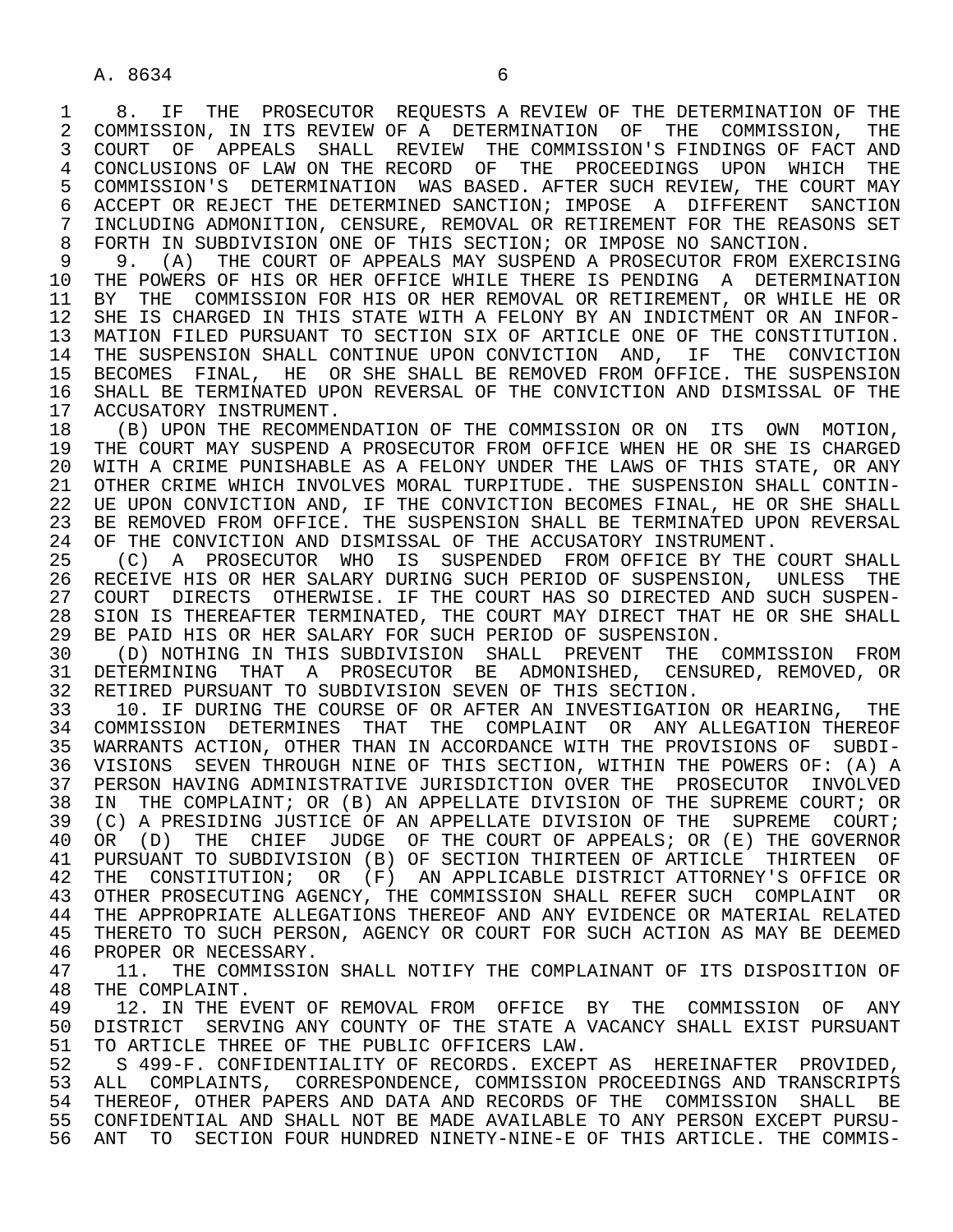1 SION AND ITS DESIGNATED STAFF PERSONNEL SHALL HAVE ACCESS TO CONFIDEN-<br>2 TIAL MATERIAL IN THE PERFORMANCE OF THEIR POWERS AND DUTIES. IF THE 2 TIAL MATERIAL IN THE PERFORMANCE OF THEIR POWERS AND DUTIES. IF THE 1999 SERIES IN THE SUBJECT OF A COMPLAINT SO REOUESTS IN WRITING. PROSECUTOR WHO IS THE SUBJECT OF A COMPLAINT SO REOUESTS IN WRITING, 4 COPIES OF THE COMPLAINT, THE TRANSCRIPTS OF HEARINGS BY THE COMMISSION<br>5 THEREON, IF ANY, AND THE DISPOSITIVE ACTION OF THE COMMISSION WITH 5 THEREON, IF ANY, AND THE DISPOSITIVE ACTION OF THE COMMISSION WITH<br>6 RESPECT TO THE COMPLAINT, SUCH COPIES WITH ANY REFERENCE TO THE IDENTITY 6 RESPECT TO THE COMPLAINT, SUCH COPIES WITH ANY REFERENCE TO THE IDENTITY 6 ANY PERSON WHO DID NOT PARTICIPATE AT ANY SUCH HEARING SUITABLY 7 OF ANY PERSON WHO DID NOT PARTICIPATE AT ANY SUCH HEARING SUITABLY 8 DELETED THEREFROM, EXCEPT THE SUBJECT PROSECUTOR OR COMPLAINANT, SHALL<br>9 BE MADE AVAILABLE FOR INSPECTION AND COPYING TO THE PUBLIC, OR TO ANY 9 BE MADE AVAILABLE FOR INSPECTION AND COPYING TO THE PUBLIC, OR TO ANY 10 PERSON, AGENCY OR BODY DESIGNATED BY SUCH PROSECUTOR.

10 PERSON, AGENCY OR BODY DESIGNATED BY SUCH PROSECUTOR.<br>11 S 499-G. BREACH OF CONFIDENTIALITY OF COMMISSION IN 11 S 499-G. BREACH OF CONFIDENTIALITY OF COMMISSION INFORMATION. 1. ANY<br>12 STAFF MEMBER, EMPLOYEE OR AGENT OF THE STATE COMMISSION ON PROSECUTORIAL 12 STAFF MEMBER, EMPLOYEE OR AGENT OF THE STATE COMMISSION ON PROSECUTORIAL<br>13 CONDUCT WHO VIOLATES ANY OF THE PROVISIONS OF SECTION FOUR HUNDRED NINE-13 CONDUCT WHO VIOLATES ANY OF THE PROVISIONS OF SECTION FOUR HUNDRED NINE-<br>14 TY-NINE-F. OF THIS ARTICLE, SHALL, BE, SUBJECT TO A REPRIMAND, A FINE, 14 TY-NINE-F OF THIS ARTICLE SHALL BE SUBJECT TO A REPRIMAND, A FINE,<br>15 SUSPENSION OR REMOVAL BY THE COMMISSION.

15 SUSPENSION OR REMOVAL BY THE COMMISSION.<br>16 2. WITHIN TEN DAYS AFTER THE COMMISSIO 16 12. WITHIN TEN DAYS AFTER THE COMMISSION HAS ACQUIRED KNOWLEDGE THAT A<br>17 STAFF MEMBER, EMPLOYEE OR AGENT OF THE COMMISSION HAS OR MAY HAVE 17 STAFF MEMBER, EMPLOYEE OR AGENT OF THE COMMISSION HAS OR MAY HAVE<br>18 BREACHED THE PROVISIONS OF SECTION FOUR HUNDRED NINETY-NINE-F OF THIS 18 BREACHED THE PROVISIONS OF SECTION FOUR HUNDRED NINETY-NINE-F OF THIS<br>19 ARTICLE, WRITTEN CHARGES AGAINST SUCH STAFF MEMBER, EMPLOYEE OR AGENT 19 ARTICLE, WRITTEN CHARGES AGAINST SUCH STAFF-MEMBER, EMPLOYEE OR AGENT<br>20 SHALL BE PREPARED AND SIGNED BY THE CHAIRMAN OF THE COMMISSION AND FILED 20 SHALL BE PREPARED AND SIGNED BY THE CHAIRMAN OF THE COMMISSION AND FILED<br>21 WITH THE COMMISSION. WITHIN FIVE DAYS AFTER RECEIPT OF CHARGES, THE 21 WITH THE COMMISSION. WITHIN FIVE DAYS AFTER RECEIPT OF CHARGES, THE<br>22 COMMISSION SHALL DETERMINE, BY A VOTE OF THE MAJORITY OF ALL THE MEMBERS 22 COMMISSION SHALL DETERMINE, BY A VOTE OF THE MAJORITY OF ALL THE MEMBERS 23 OF THE COMMISSION, WHETHER PROBABLE CAUSE FOR SUCH CHARGES EXISTS. IF 24 SUCH DETERMINATION IS AFFIRMATIVE, WITHIN FIVE DAYS THEREAFTER A WRITTEN<br>25 STATEMENT SPECIFYING THE CHARGES IN DETAIL AND OUTLINING HIS OR HER 25 STATEMENT SPECIFYING THE CHARGES IN DETAIL AND OUTLINING HIS OR HER 26 RIGHTS UNDER THIS SECTION SHALL BE FORWARDED TO THE ACCUSED STAFF<br>27 MEMBER, EMPLOYEE OR AGENT BY CERTIFIED MAIL. THE COMMISSION MAY SUSPEND 27 MEMBER, EMPLOYEE OR AGENT BY CERTIFIED MAIL. THE COMMISSION MAY SUSPEND<br>28 THE STAFF MEMBER, EMPLOYEE OR AGENT, WITH OR WITHOUT PAY, PENDING THE 28 THE STAFF MEMBER, EMPLOYEE OR AGENT, WITH OR WITHOUT PAY, PENDING THE 29 FINAL DETERMINATION OF THE CHARGES. WITHIN TEN DAYS AFTER RECEIPT OF THE 29 FINAL DETERMINATION OF THE CHARGES. WITHIN TEN DAYS AFTER RECEIPT OF THE 30 STATEMENT OF CHARGES, THE STAFF MEMBER, EMPLOYEE OR AGENT SHALL NOTIFY<br>31 THE COMMISSION IN WRITING WHETHER HE OR SHE DESIRES A HEARING ON THE 31 THE COMMISSION IN WRITING WHETHER HE OR SHE DESIRES A HEARING ON THE 32 CHARGES, THE FAILURE OF THE STAFF MEMBER, EMPLOYEE OR AGENT TO NOTIFY 32 CHARGES. THE FAILURE OF THE STAFF MEMBER, EMPLOYEE OR AGENT TO NOTIFY<br>33 THE COMMISSION OF HIS OR HER DESIRE TO HAVE A HEARING WITHIN SUCH PERIOD THE COMMISSION OF HIS OR HER DESIRE TO HAVE A HEARING WITHIN SUCH PERIOD 34 OF TIME SHALL BE DEEMED A WAIVER OF THE RIGHT TO A HEARING. IF THE HEAR-<br>35 ING HAS BEEN WAIVED, THE COMMISSION SHALL PROCEED, WITHIN TEN DAYS AFTER 35 ING HAS BEEN WAIVED, THE COMMISSION SHALL PROCEED, WITHIN TEN DAYS AFTER<br>36 SUCH WAIVER, BY A VOTE OF A MAJORITY OF ALL THE MEMBERS OF SUCH COMMIS-SUCH WAIVER, BY A VOTE OF A MAJORITY OF ALL THE MEMBERS OF SUCH COMMIS-37 SION, TO DETERMINE THE CHARGES AND FIX THE PENALTY OR PUNISHMENT, IF<br>38 ANY, TO BE IMPOSED AS HEREINAFTER PROVIDED. 38 ANY, TO BE IMPOSED AS HEREINAFTER PROVIDED.<br>39 3. UPON RECEIPT OF A REOUEST FOR A HEARING

39 3. UPON RECEIPT OF A REQUEST FOR A HEARING, THE COMMISSION SHALL SCHE-<br>30 DULE A HEARING, TO BE HELD AT THE COMMISSION OFFICES, WITHIN TWENTY DAYS 40 DULE A HEARING, TO BE HELD AT THE COMMISSION OFFICES, WITHIN TWENTY DAYS<br>41 AFTER RECEIPT OF THE REQUEST THEREFOR, AND SHALL IMMEDIATELY NOTIFY IN 41 AFTER RECEIPT OF THE REQUEST THEREFOR, AND SHALL IMMEDIATELY NOTIFY IN<br>42 WRITING THE STAFF MEMBER, EMPLOYEE OR AGENT OF THE TIME AND PLACE THERE-42 WRITING THE STAFF MEMBER, EMPLOYEE OR AGENT OF THE TIME AND PLACE THERE-43 OF.

44 1. THE COMMISSION SHALL HAVE THE POWER TO ESTABLISH NECESSARY RULES<br>45 AND PROCEDURES FOR THE CONDUCT OF HEARINGS UNDER THIS SECTION. SUCH AND PROCEDURES FOR THE CONDUCT OF HEARINGS UNDER THIS SECTION. SUCH 46 RULES SHALL NOT REQUIRE COMPLIANCE WITH TECHNICAL RULES OF EVIDENCE. ALL<br>47 SUCH HEARINGS SHALL BE HELD BEFORE A HEARING PANEL COMPOSED OF THREE 47 SUCH HEARINGS SHALL BE HELD BEFORE A HEARING PANEL COMPOSED OF THREE<br>48 MEMBERS OF THE COMMISSION SELECTED BY THE COMMISSION. EACH HEARING SHALL 48 MEMBERS OF THE COMMISSION SELECTED BY THE COMMISSION. EACH HEARING SHALL 49 BE CONDUCTED BY THE CHAIRMAN OF THE PANEL WHO SHALL BE SELECTED BY THE 49 BE CONDUCTED BY THE CHAIRMAN OF THE PANEL WHO SHALL BE SELECTED BY THE STAFF MEMBER, EMPLOYEE OR AGENT SHALL HAVE A REASONABLE 50 PANEL. THE STAFF MEMBER, EMPLOYEE OR AGENT SHALL HAVE A REASONABLE<br>51 OPPORTUNITY TO DEFEND HIMSELF AND TO TESTIFY ON HIS OR HER OWN BEHALF. 51 OPPORTUNITY TO DEFEND HIMSELF AND TO TESTIFY ON HIS OR HER OWN BEHALF.<br>52 HE OR SHE SHALL ALSO HAVE THE RIGHT TO BE REPRESENTED BY COUNSEL, TO 52 HE OR SHE SHALL ALSO HAVE THE RIGHT TO BE REPRESENTED BY COUNSEL, TO<br>53 SUBPOENA WITNESSES AND TO CROSS-EXAMINE WITNESSES. ALL TESTIMONY TAKEN 53 SUBPOENA WITNESSES AND TO CROSS-EXAMINE WITNESSES. ALL TESTIMONY TAKEN<br>54 SHALL BE UNDER OATH WHICH THE CHAIRMAN OF THE PANEL IS HEREBY AUTHORIZED 54 SHALL BE UNDER OATH WHICH THE CHAIRMAN OF THE PANEL IS HEREBY AUTHORIZED 55 TO ADMINISTER. A RECORD OF THE PROCEEDINGS SHALL BE MADE AND A COPY OF